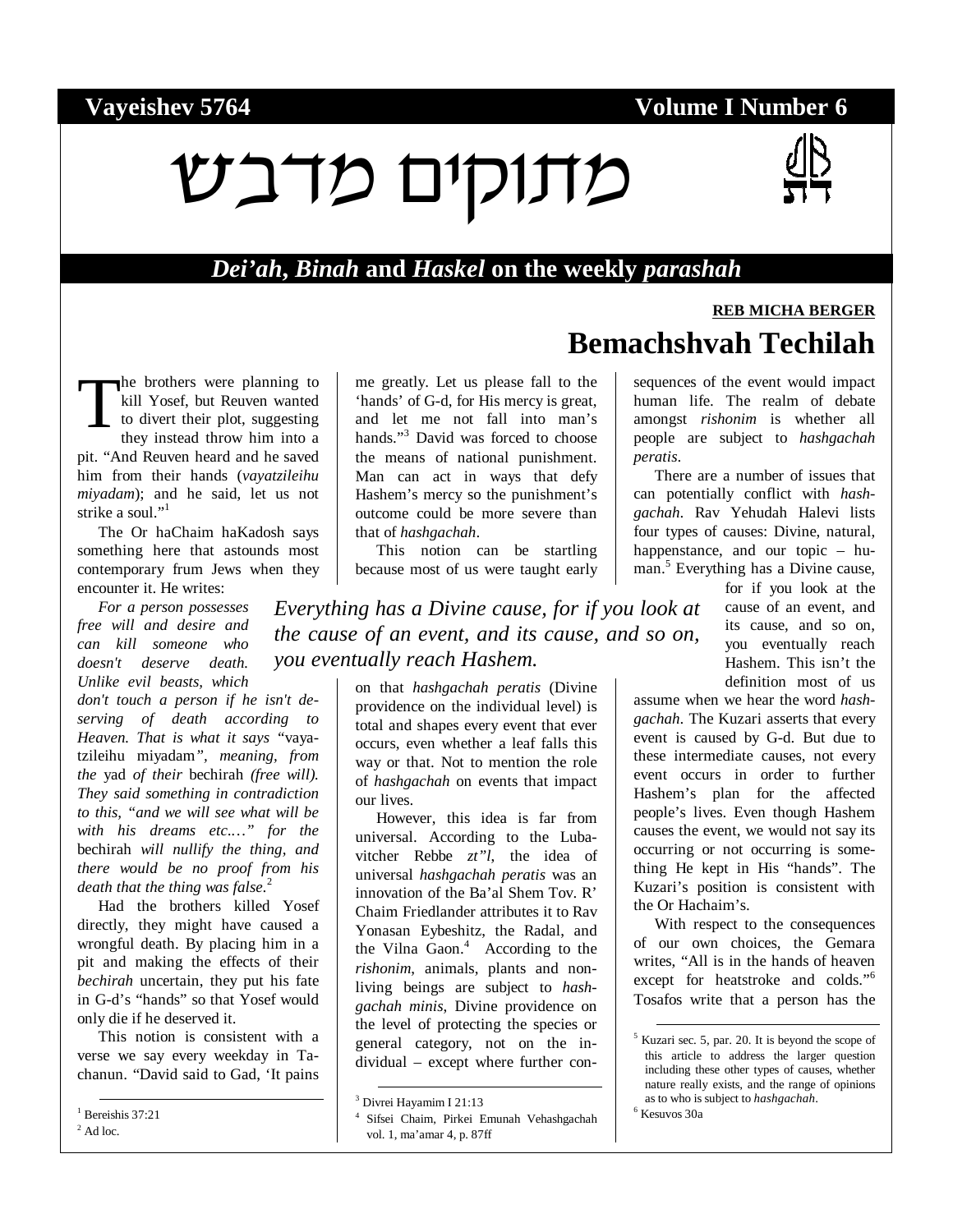#### **2** *Mesukim Midevash*

power to commit suicide even if he does not deserve death.<sup>7</sup>

Rashi, on the other hand, believes that even in these cases the victim is feeling the effects of *hashgachah*. Describing the law of *ma'akeh*, the duty to put a railing on your roof, the Torah says, "When you build a new home, make a *ma'keh* on your roof; don't place blood in your home when

the faller falls from it." $8$ Rashi is bothered by the redundancy in calling the victim a *nofeil*, a faller. He explains that this is because "he deserved to fall."

Rashi makes a point of divorcing this philosophical question from that of morality. The idea that every victim is supposed to be a victim by Divine plan does not pardon the one who acts against the victim. He continues, "However, despite this, you should not be the one to cause his death; for good things are brought about by the agency of the innocent, and bad things are brought about by the guilty."<sup>9</sup> Rashi comments similarly about the guilt of someone who kills through negligence in his commentary to the laws of exile.<sup>10</sup> Only a guilty person would land the role of causing harm to another.

The Chinuch explains the prohibition against taking revenge in these terms. What one experiences

 $\frac{1}{\pi}$  Ad loc.

8 Devarim 22:8

 $9$  Ad loc.

<sup>10</sup> Shemos 12:13

 he long story of Yosef's sale into slavery, being taken to Egypt, his rise to power, and then his bringing his family down to Egypt with him all starts at the beginning of Parshas Vayeishev. The narrative is clear where the story starts and is also clear who caused the story to begin. While we would normally hesitate before as-T

from another's actions only serve Hashem's plans. The mitzvah stems from the *bitachon* (trust in G-d) that in a deeper sense the other person did you no real disservice.<sup>11</sup> Even the Ku $zari<sup>12</sup>$ , who does not assume that everything we experience is necessarily directly part of Hashem's plan for us, writes that since we cannot know what has a Divine cause, *bita-*

*It is not our job to play a hand in destiny, but to choose right over wrong.* 

> *chon* is the appropriate and most productive assumption to make in responding to any event.

> According to Rashi, even if the brothers had tried to kill Yosef directly, their success would depend on whether Yosef deserved death. Rashi would see no difference in the outcome between the brothers' original plan to kill Yosef directly and Reuven's plan that it be indirect. Therefore Rashi could not take the Or Hachaim's understanding that this alone was how he intended to save Yosef, and that Reuven returned later to help the saved Yosef. Rather, Rashi had to conclude that Reuven here was referring to an unstated plan to return later to save him.

The Mishnah in Avos reads:

*[Hillel] saw a skull floating on the water. He said to it, "Because you drowned someone, you were drowned;* 

<sup>12</sup> Ibid., conclusion

signing blame to any of our patriarchs, in this case the Gemara has already assigned blame. Ya'akov, himself a victim of parental favoritism that gave preference to Eisav, gave special treatment to Yosef, the older son of his favorite wife Rachel. Ya'akov gave Yosef a fine coat and, presumably, that inspired jealousy in Yosef's brothers and led

*and the person who drowned you will also meet his end by drowning."*<sup>13</sup>

R' Samson Raphael Hirsch explains:

*Many an innocent man has been a murder victim and not every murderer dies by the hand of another killer. Rather, ... even though a murder may be, in fact, an execution of a Divinely-ordained death sentence, the murderer is still subject to Divine Justice.*14

The Mishnah is not making claims about Divine punishment, because such claims would not be borne out by experience. Regardless of Rav Hirsch's opinion about the universality of *hashgachah peratis* as a whole, punishment is not guaranteed in this world.

There are two components to the moral message: First, that "evil is only meted out by the hand of the guilty." Second, the Mishnah teaches us not to dismiss those harmed by our actions, intentionally or not, as being fated to suffer. It is not our job to play a hand in destiny, but to choose right over wrong. Third, as the Chinuch teaches, as the recipient of another's wrong-doing, we should focus on the reason (or, according to the Kuzari, the possibility) that Hashem would allow it to occur to us.

13 Avos 2:7

<sup>14</sup> The Hirsch Siddur, ad loc.

**REB GIL STUDENT Bakeish Shalom** 

to his being sold into slavery. This is not our innovative explanation of the text but is the Gemara's explanation.<sup>1</sup>

Tosafos and, in more detail, the Maharam explain that Hashem had already decreed that from the time

<sup>&</sup>lt;sup>11</sup> Chinuch, mitzvah 241

 <sup>1</sup> Shabbos 10b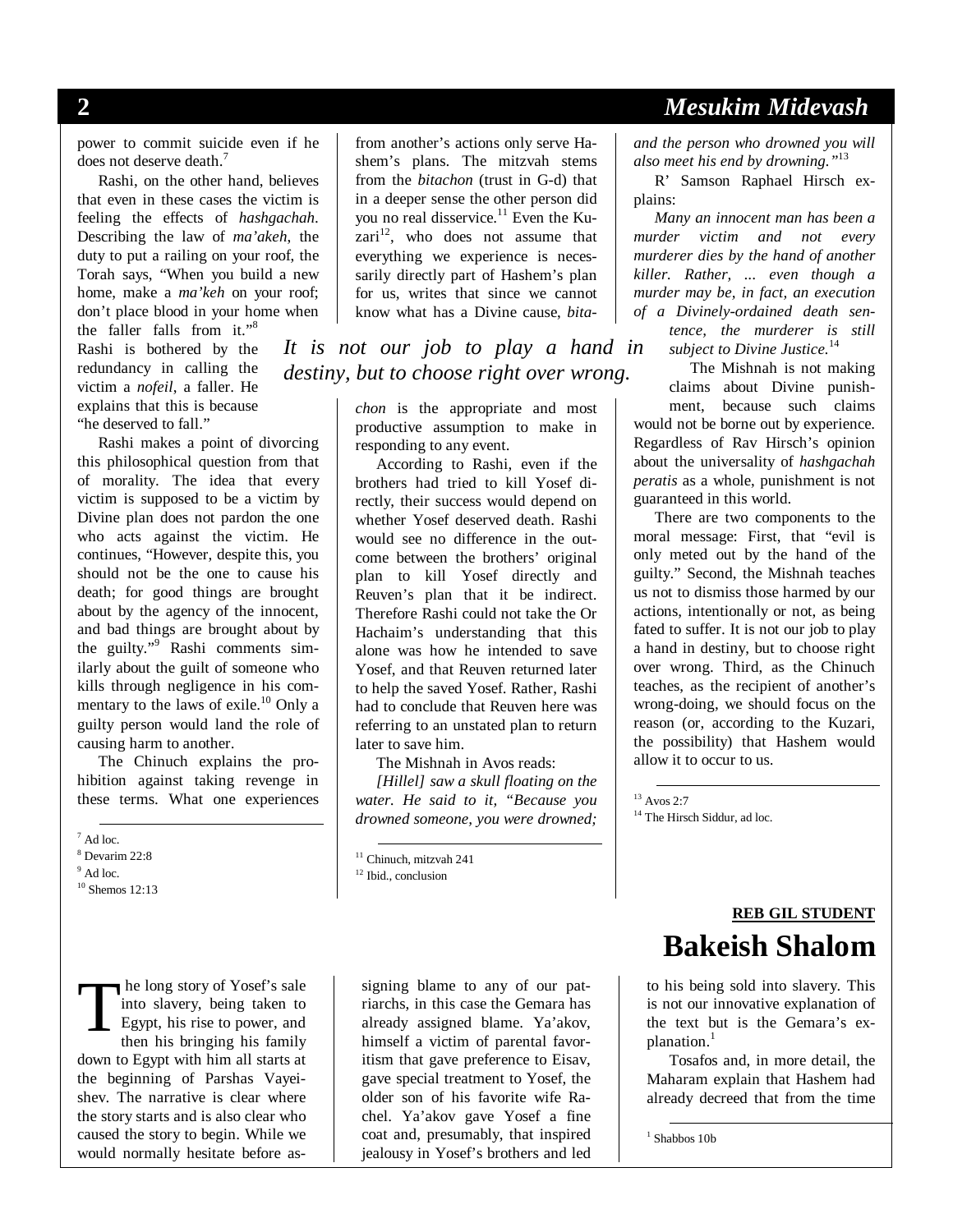of Yitzchak's birth there would be 400 years until the Jews would be redeemed from exile. However, how much of that time would be spent in actual exile was not yet determined. When Ya'akov sinned by favoring one son over all the others he was punished by having the exile begin in his lifetime. This act, these commentators explain, was the cause for 210 years of dreadful exile in Egypt rather than a much shorter sojourn.

R' Nosson

Tzvi Finkel, the famed Alter of Slabodka, suggested

looking closely at Ya'akov's action and its repercussion to understand the extent of his mideed. $2$  The Mishnah in Bava Basra<sup>3</sup> tells us that one may technically give away all of one's money prior to death so that one's sons inherit nothing. However, this is not allowed because entirely bypassing the laws of inheritance is considered improper. The Gemara further concludes that one should not artificially move inheritance from one son to another, even from an evil son to a righteous son, which the  $Tur<sup>4</sup>$  explains is to prevent jealousy among brothers.

Thus, according to the technical law one is allowed to give all of one's sons' inheritances to another son. It is improper, but does not

 2 Or HaTzafun, vol. 1 pp. 210-211  $3133b$ 4 Choshen Mishpat 282

violate any technical halachah. It breaches only the "spirit of the law". Even more than that, though, one is technically even allowed to favor a total stranger over one's children and give this outsider all of one's children's potential inheritance. Again, it violates the "spirit of the law" but not any specific prohibition.

What Ya'akov did was even less than this. He did not give away all of his sons' inheritances to a stran-

*We must live our lives with not only a very careful attention to halachah but also to the very basic principles of fairness.*

> ger, nor did he take all of his sons' inheritances and give them to Yosef. Rather, all he did was give generously to all of his sons but a little more to Yosef. This was certainly not a technical violation of halachah, nor even a transgression of the "spirit of the law". In fact, there seems to be nothing halachically wrong with what Ya'akov did. Yet, he was punished with exile for it.

> What Ya'akov did may not have been halachically wrong but it was, however, still terrible. He violated proper behavior, what might be termed common sense. It seems obvious that showing favoritism generates jealousy and hatred. Indeed, Ya'akov should have known this from his own experience with Eisav. Nothing good comes from showering one child with more gifts than another. While it is certainly clear that Ya'akov had lofty in-

## **3** *Mesukim Midevash*

tentions and was trying to reward his most gifted son, the one that showed so much promise, he still should have known better.

By violating proper behavior, the Alter explains, Ya'akov sinned in a most basic way that does not even necessarily entail violating halachah.

What is most striking is the punishment that G-d chose to fit Ya'akov's crime. Exile, over a hundred years of living enslaved in

> a foreign land, was the recompense for violating proper conduct. This is, indeed, a very telling lesson. We must live our lives with not

only a very careful attention to halachah but also to the very basic principles of fairness. When we judge our actions, and it goes without saying that all of our actions must be judged before being taken, we must ask ourselves not only whether the conduct is permissible but also whether it is proper. Does it not only follow the rules but also treat others fairly? Are we encouraging others to behave correctly and discouraging others from misbehaving? Or are we offering perverse incentives because we have not considered all of the repercussions?

Forethought, analysis from all angles, and the concept of fairplay are so basic that even though halachah does not necessarily mandate them we are still held liable when we fail to meet these fundamental standards.

#### **REB MICHAEL POPPERS Sefasai Tiftach**

*This d'var Torah is written in memory of my father, Ya'akov Moshe ben Mayer a'h', who passed away 26 Kislev 5755.*



 familiar *piyut* sung during Chanukah begins:

 *Maoz tzur y'shuosi, l'cha naeh l'shabei'ach, tikon bais t'filosi, v'sham todah n'zabei'ach,…* 

The simple meaning of this *piyut*'s first stanza implies that we owe *shir vashevach* (song and praise) to G-d A and that *hakravas Todah*, bringing